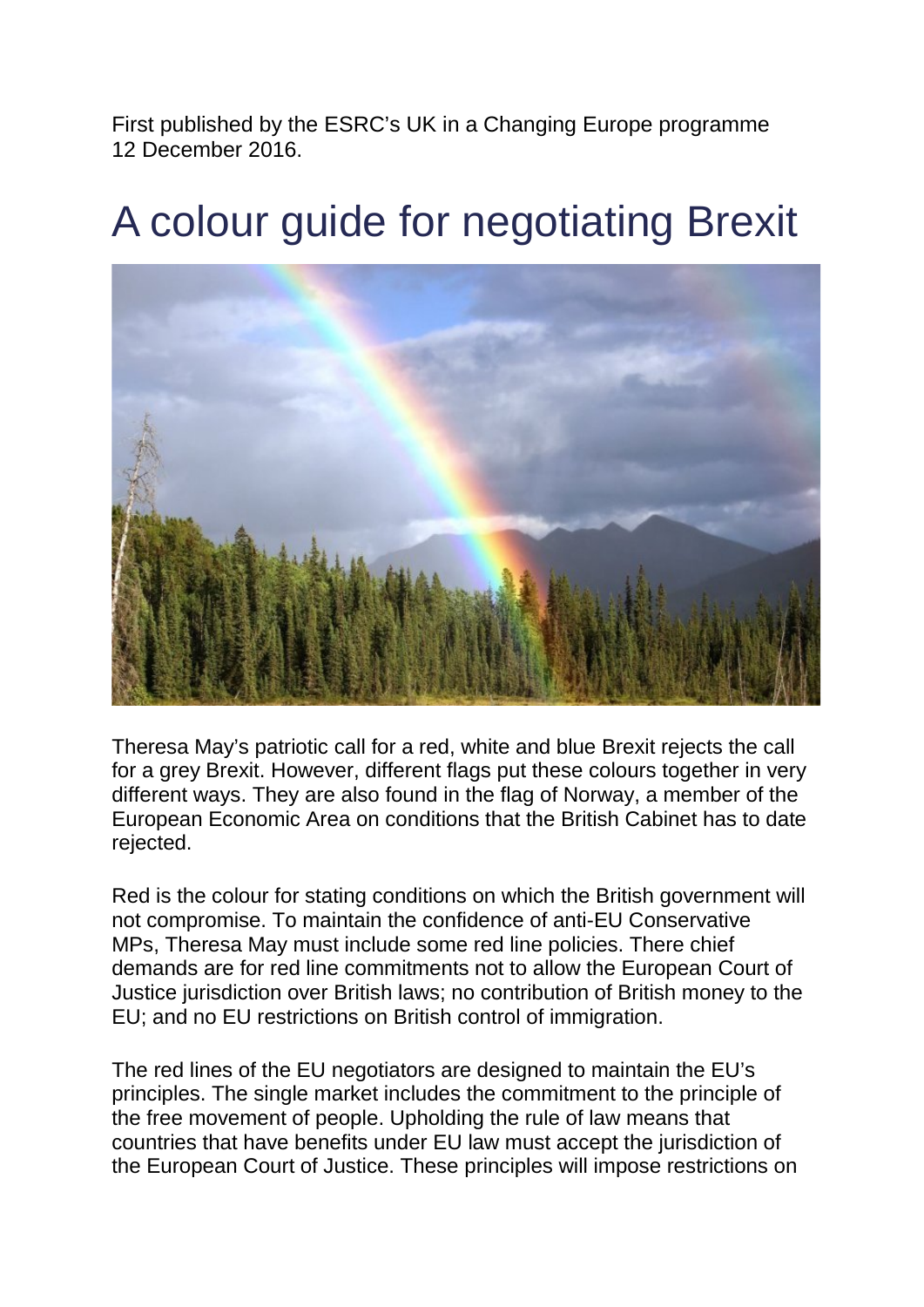British requests for deals that would retain a select portion of existing benefits of EU membership.

The fewer and narrower the red lines, the more white space there is giving room for negotiation. A British demand to control immigration leaves open the UK's policy towards the several million EU citizens who are currently living in Britain. Since most work for British employers, their status, and that of the number of future migrants, is a subject for negotiation with the NHS, universities, and City of London institutions as well as with the EU institutions.

The practical application of the abstract principle of the free movement of people is a white area for both sides. The principle allows governments to restrict benefits to immigrants as long as these restrictions also apply to their own citizens, for example, a requirement to have paid social security taxes in order to claim social benefits. The principle also allows single market countries to apply some restrictions on migration when there is an economic justification. Thus, the British government could restrict immigration to workers qualified to fill needs in the labour market that British workers cannot or will not fill, for example, in financial institutions in the City of London as well as serving in cafes and restaurants throughout Britain.

Pink will gradually spread across white spaces as a consequence of each side making concessions in the application of their red lines. Ideological Brexiteers may denounce pink settlements as watering down their principles. But the British government can justly claim that it is not watering down the referendum decision to leave the EU, since the ballot choice left open the terms of exit.

Since blue is the primary colour in both the Union Jack and the EU's own flag, it can symbolize "win-win" issues for both sides. For example, a guarantee that EU citizens already resident in the UK can remain will satisfy the Polish government, which benefits from their remittances. It will also benefit British employers that would face disruptive labour shortages if they lost their East European work forces.

Automobiles produced for export to Europe in British factories owned by German and Japanese companies benefit both British workers and foreign owners. As long as British conditions for exit do not red line the EU's minimum conditions for British exports of manufactured goods to the EU, then these cars can be produced in pink, white or blue colours.